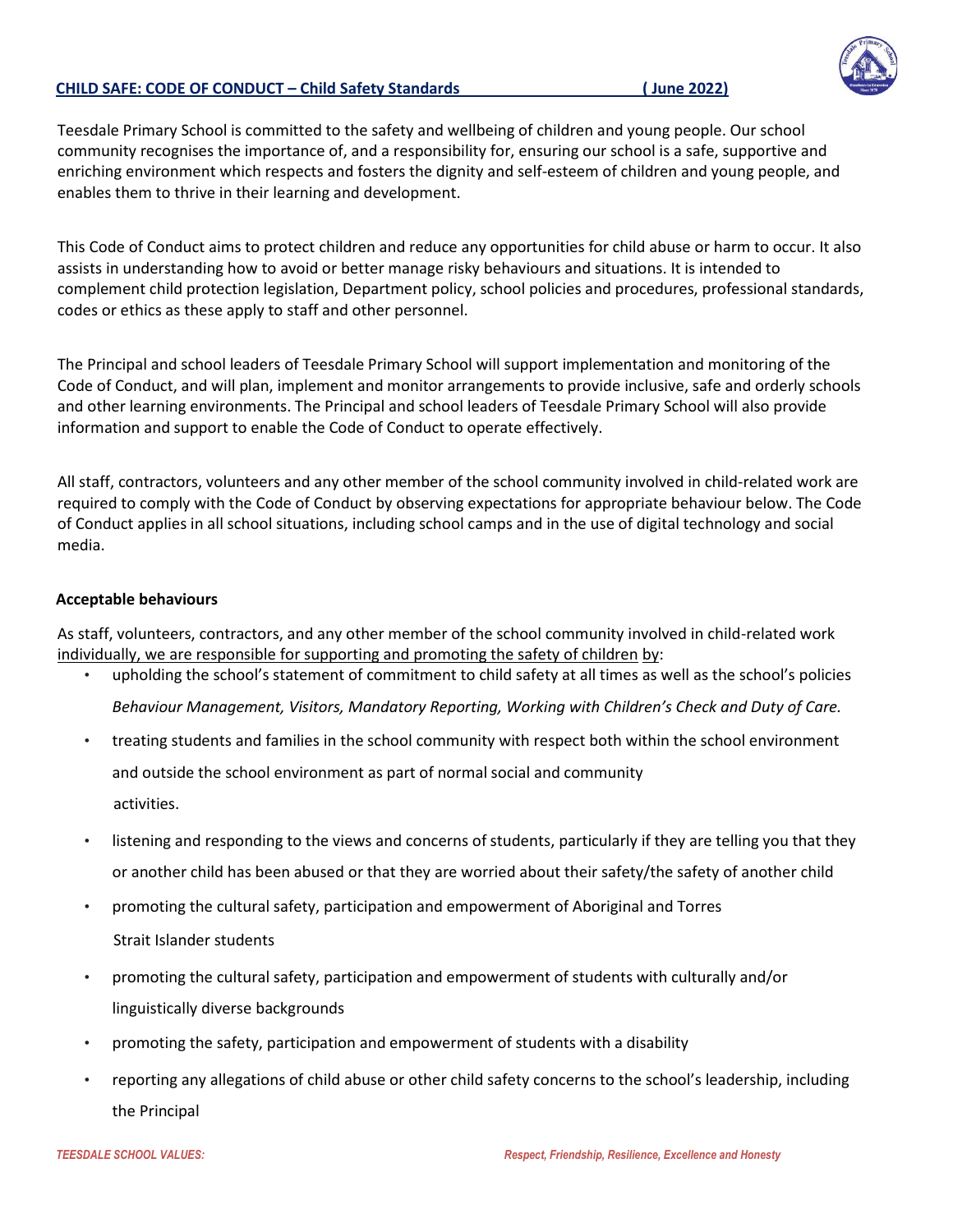- understanding and complying with all reporting or disclosure obligations (including mandatory reporting they relate to protecting children from harm or abuse.
- if child abuse is suspected, ensuring as quickly as possible that the student(s) are safe and protected from harm.

## **Unacceptable behaviours**

As staff, volunteers, contractors, and any other member of the school community involved in child-related work we must not:

- ignore or disregard any concerns, suspicions or disclosures of child abuse
- develop a relationship with any student that could be seen as favouritism or amount to 'grooming' behaviour (for example, offering gifts)
- exhibit behaviours or engage in activities with students which may be interpreted as abusive and not justified by the educational, therapeutic, or service delivery context
- ignore behaviours by other adults towards students when they appear to be overly familiar or inappropriate
- discuss content of an intimate nature or use sexual innuendo with students, except where it occurs relevantly in the context of parental guidance, delivering the education curriculum or a therapeutic setting
- treat a child unfavourably because of their disability, age, gender, race, culture, vulnerability, sexuality or ethnicity.
- communicate directly with a student through personal or private contact channels (including by social media, email, instant messaging, texting etc) except where that communication is reasonable in all the circumstances, related to school work or extra-curricular activities or where there is a safety concern or other urgent matter
- photograph or video a child in a school environment except in accordance with school policy or where required for duty of care purposes<sup>1</sup>
- in the school environment or at other school events where students are present, consume alcohol contrary to school policy<sup>2</sup> or take illicit drugs under any circumstances.

<sup>1</sup> SPAG:<http://www.education.vic.gov.au/school/principals/spag/safety/pages/photoandfilm.aspx> [.](http://www.education.vic.gov.au/school/principals/spag/safety/pages/photoandfilm.aspx) The policy says the school should get consent before taking and publishing photos of a student. This applies every time a photo is taken. The same policy applies for excursions and school activities.

<sup>2</sup> SPAG: [http://www.education.vic.gov.au/school/principals/spag/safety/pages/alcohol.aspx. T](http://www.education.vic.gov.au/school/principals/spag/safety/pages/alcohol.aspx)he policy says the school must obtain school council approval before alcohol can be consumed on school grounds or at a school activity. The policy says staff members should not consume alcohol during camps and excursions. It is silent on whether they can consume alcohol at other school events where students are present, this is a matter that the school needs to decide upon - draft text is provided in the guidance fact sheet